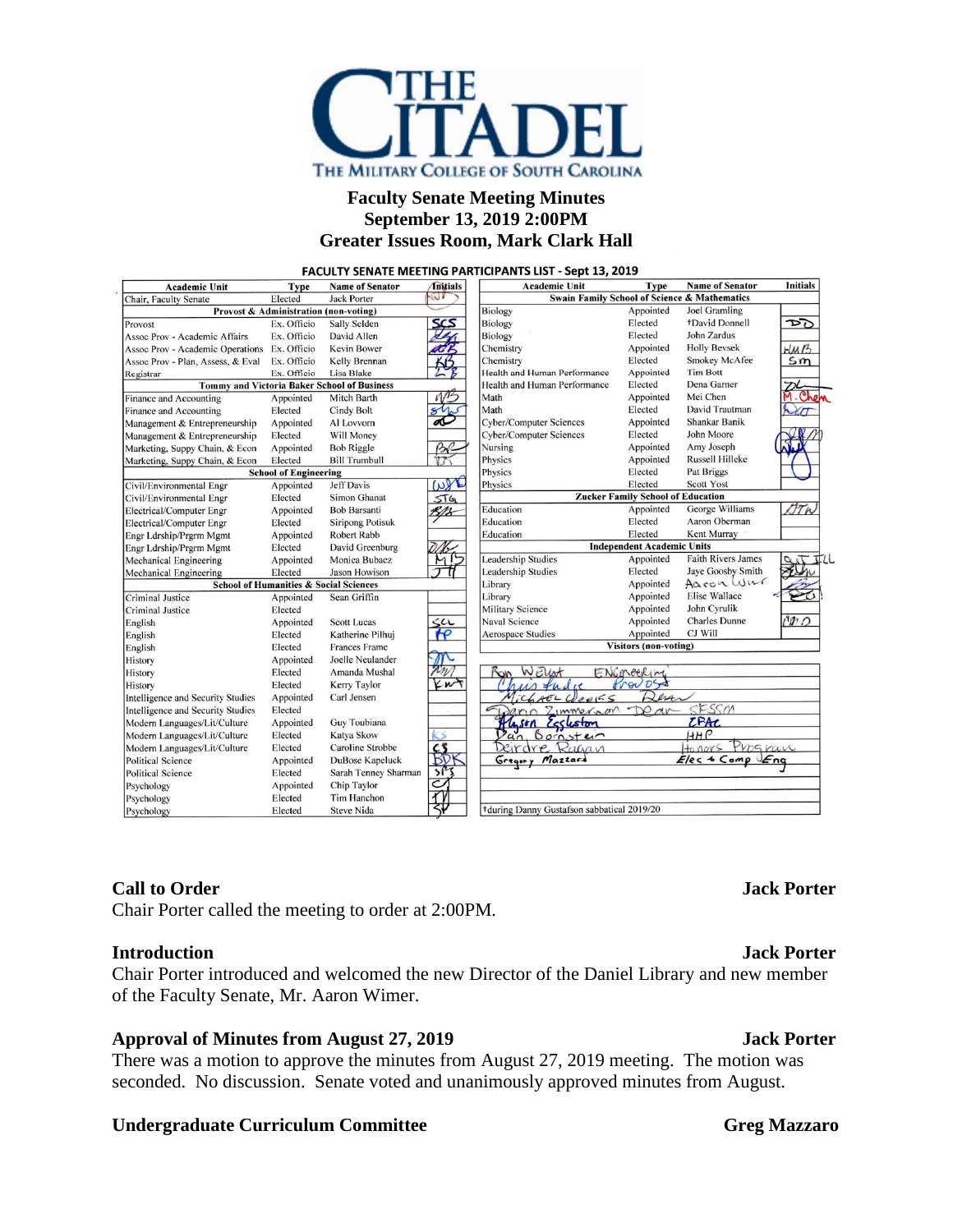The Baker School of Business submitted two items for approval: a Marketing and a Management major. These two proposals are reconstitutions of Pathways into majors. A motion was made to approve the two together.

# Discussion:

Robert Riggle said:

- These two majors are just reconstituting Pathways that have been in place for several semesters.
- Goal is to meet the October 01 deadline for CHE.

Senate voted: Unanimously passed; motion carried.

## **Summer II Dates David Trautman**

David Trautman explained how we have lost two calendar days for the summer session and made a motion to go back to the old practice of beginning on either the Monday of the week in which July 04 occurs or on Tuesday, July 05 or July 06 if it falls on the weekend. Discussion:

- David Allen said the scheduling where the summer session was cut by two days was a mistake, but it has since been corrected and the correct calendar already posted.

Motion tabled.

## **Center for Performance, Readiness, Resiliency, and Recovery (CPR3) Dan Bornstein**

Dan Bornstein gave a brief update and shared the vision/mission statement with the Senate. He explained that there are three programmatic areas: Academic Programs, Community Outreach, and Research. The area of Academic Programs has progressed the most and the three programs within that which were brought to the Senate last year for approval, have passed through CHE and have been approved.

- Residential Program has begun and currently has two veteran students enrolled.
- Online Graduate Certificate in Tactical Performance and Resiliency, rolls out in January
- Online BS Degree Completion Program in Tactical Strength and Conditioning, rolls out in January.

An Executive Committee has been formed, which meets weekly. Members include: Dr. Alex McDonald from Psychology, Dr. Chip Taylor from Psychology, and Dr. John Weinstein from Biology. This program is meant to be collaborative and integrative across all disciplines. The Internal Advisory Board on Programs holds open meetings every second Friday at 09:00 AM in the Bernard Gordon Center Room and all are welcome to join.

## **Taskstream/PDS** Committee Jack Porter

# Jack Porter reminded everyone of the plan to put together an *ad hoc* faculty committee to provide input, observations, and suggestions regarding the new submission of our Annual Data Review through the Taskstream platform. Jack will reach out next week for representatives for this committee from all areas across campus and he asked for anyone interested to send him an email.

## **Standing Committees-reminder Jack Porter**

Jack Porter reminded everyone to identify the following from all standing committees and forward the information to Al Lovvorn: Committee Chair, Secretary, and Senate Liaison. He also encouraged better communication with required monthly updates from all standing committees during the Faculty Senate meeting.

# **Update from Sabbaticals Committee:** Monika Bubacz

Committee will be having roundtables: September 27 at 2:00 PM, October 02 at 12:30 PM. The following week (date TBD) the deadline for 2021 sabbatical applications will be due. Monika will be sending emails next week with more information.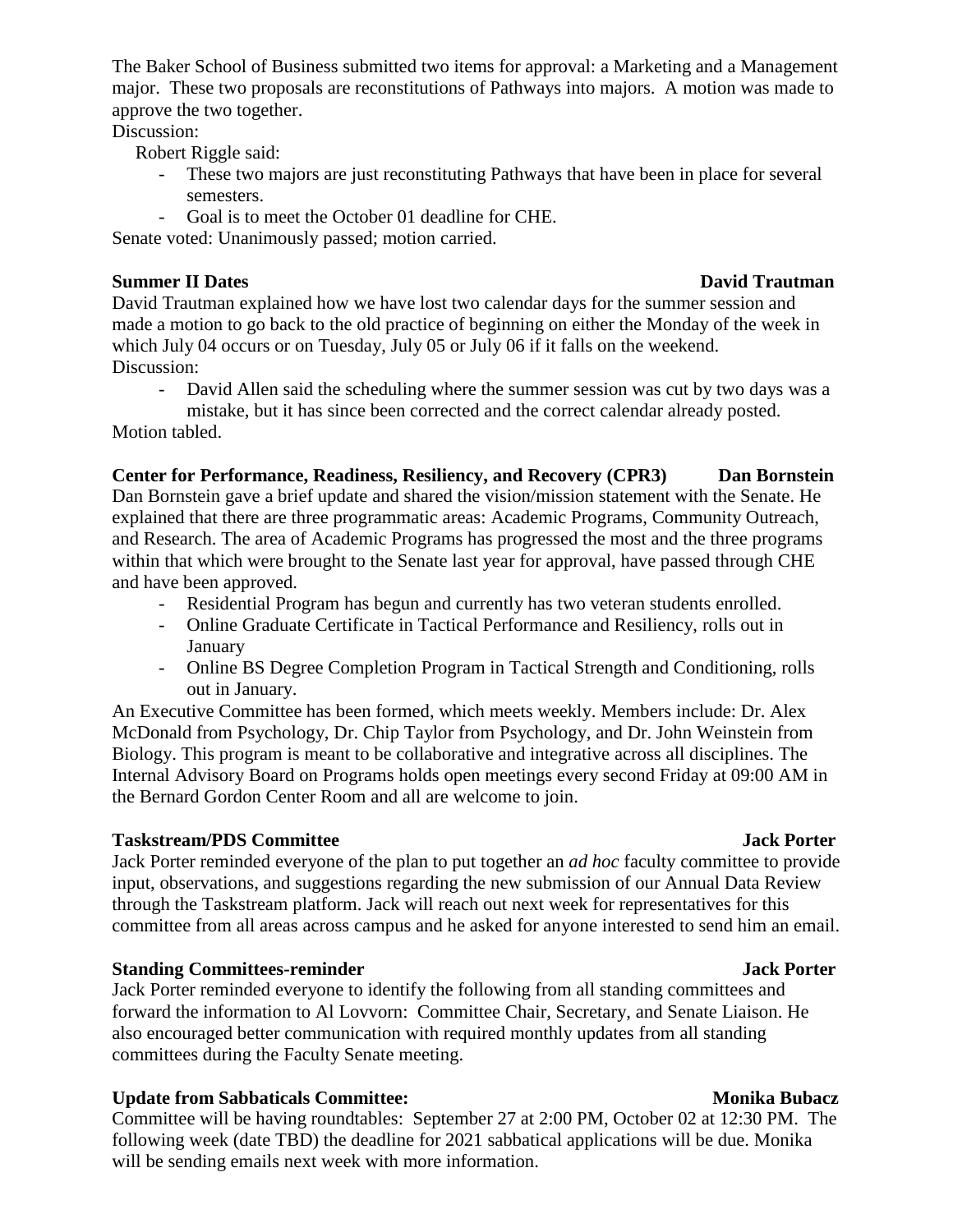Jack Porter continued to remind everyone that attention needs to be given to the size, membership, and representation of their committees. He would like all committees to review their charters and have updated versions ready. This is one of the objectives of the Senate for the 2019/2020 AY. Jack encouraged anyone with questions to reach out to him via email.

## **Update from** the Provost Sally Selden Sally Selden

Dr. Selden welcomed everyone and stated that all cadets returned to campus after the hurricane break. She shared the outstanding news of The Citadel's recent rankings:

- #1 Public Regional Universities in the South
- #1 Best College for Veterans\*
- #6 Undergraduate Teaching\*
- #3 Best Value\*
- #6 Most Innovative School\*
- #21 Best Undergrad Engineering Program (Non-Doctoral)
	- \* Category of regional universities—South

Thank you to Lisa Pace for her hard work in entering our data and gathering all of this information.

Dr. Selden traveled to Columbia yesterday to CHE for Academic Programs to meet and interact with other Provosts across the state and to learn about the process of bringing Academic Programs to the CHE on behalf of The Citadel.

Thank you to Dr. Karin Roof for offering her strategic planning training—Our Mighty Citadel. For anyone else wanting to learn about engaging with the Strategic Planning process and working on the Action Plan, she will work one on one to do additional training. It will be an exciting fall semester as we get ready to launch new initiatives.

Dr. Bauer and Dr. Garner will be working to build the capacity in our research with regard to infrastructure for our scholarship, research and grant projects. One of the first initiatives will be buying a module in Banner to support that work that makes reporting easier.

The FRB (Fiscal Review Board) minutes will all be posted and shared internally. We will be tracking back to July 01, 2019 to create transparency. We will be meeting to propose adding an additional faculty member and two members of the Staff Advisory Board to the FRB.

# **Course Offerings Scheduling Timeline David Allen**

This fall, before Christmas break, all students need to be registered. Cadets delaying registering puts pressure on scheduling. Discussion:

Question: What will be the motivation to get them to register on time?

- If they are not registered, they won't be allowed back.

Dr. Selden stated that there are 54 students currently studying abroad. Advisors need to reach out to them to make sure they register.

Question: What will happen with FSEM and FSWI?

There will be one period on Monday, Wednesday, Friday and one on Tuesday, Thursday and only a handful of majors will be impacted by this. David Allen will write to Department Heads.

Question: As advisors, do we get notification that our students are overseas?

- Lisa Blake will notify advisors as to which students are studying overseas each semester.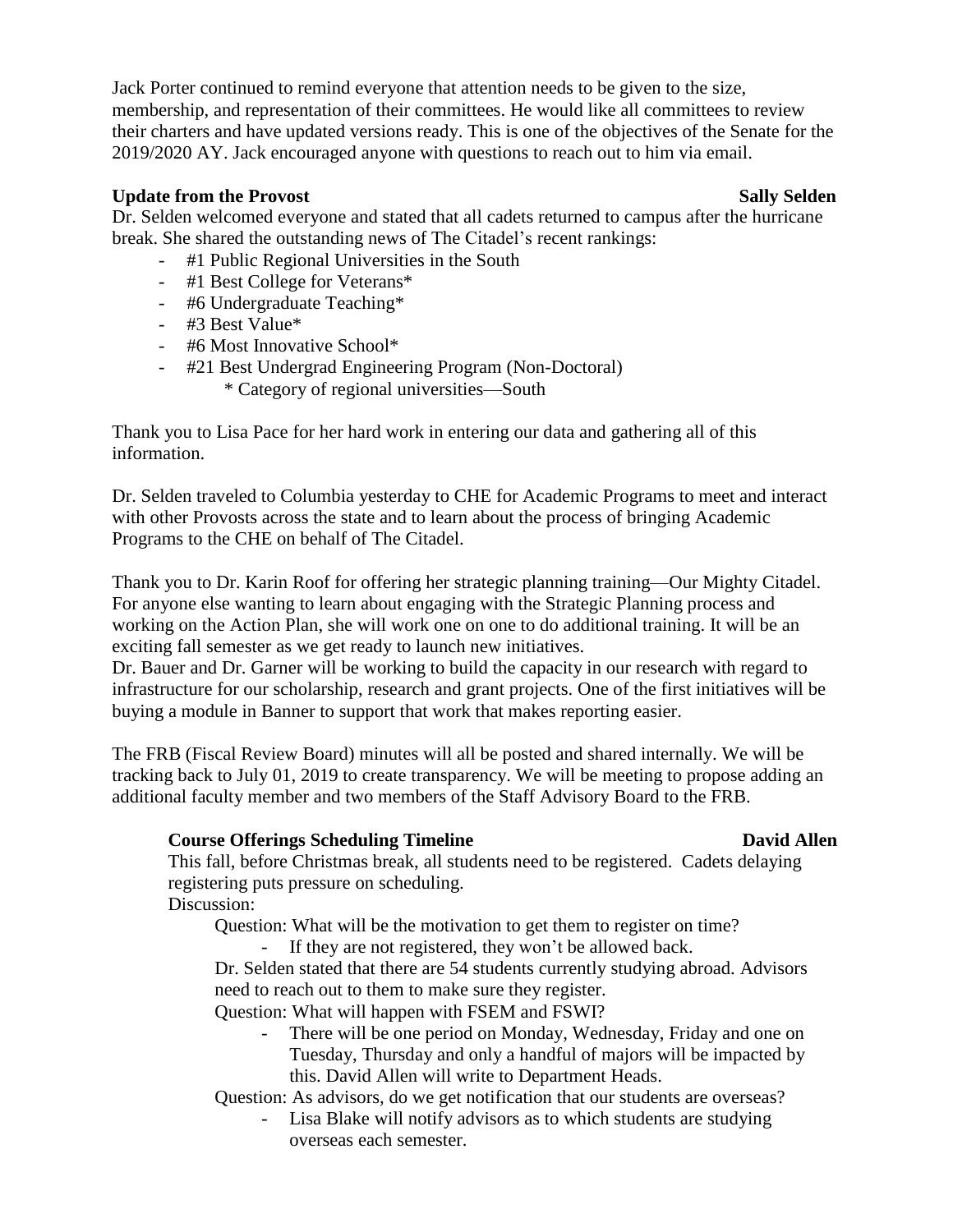Amy Joseph noted that Nursing does clinicals on Mondays and Wednesdays, which means students are gone all day and can only register for non-nursing classes on Tuesdays and Thursdays. Requested that other departments scheduled some required classes on Tuesdays and Thursdays.

Question: When a student is not coming back, can Department Heads notify the advisors?

- Dr. Selden said her office and the Assoc. Provost would look into this. Question: Is there any prospect of going back to the old lunch schedule?

Kevin Bower said it is a continuing issue and everyone is looking into making improvements to Coward Hall in the future. Nothing can change until the new Capers is complete.

## **Capers Hall** Update **Kevin Bower Kevin Kevin Bower**

10:00 AM on Thursday, Facilities Committee vote passed through CHE, next it will go to JBRC (Joint Bond Review Committee) on October 02. The last step is with the Fiscal Accountability Authority.

# **Enrollment Snapshot Kelly Brennan**

Core of Cadets: We had a very successful Matriculation Day.

- 737 Cadets
- Record number of women
- Good in-state/out-of-state balance for residency
- Weak areas: low in African American applicants/enrollments

Citadel Graduate College: Holding steady with overall enrollment (Report from 9/11/19)

- Online classes started here in 2016
- Undergraduate students growth, Degree Completion and  $2 + 2$  Program
- Growth is shifting from face to face to online. This is a National trend.
- Headcount 3,749

## **Senate** Announcements Senators

Holly Bevsek

Everyone should have received an email asking for participation in the online poll. It will remain open for another week.

## George Williams

- Reminder MAD USA 2<sup>nd</sup> Annual Conference on October 23-25

Amanda Mushal

- Passing along comments from her students: Coward Hall-students want rodent-free toasters
- In the event of another hurricane, students expressed concerns about what will happen in terms of classes and they expressed issues with not being able to log-in to Citlearn and other sites.

Suzanne Mabrouk

- How were the days chosen for make-up days after the hurricane? In the future, could they consider more notice for the make-up days in terms of childcare/Sundays?
	- o Dr. Selden stated that they had to coordinate with Commandant's Office and there wasn't enough time to wait to discuss it at the Faulty Senate meeting. Sundays have been done in the past.
	- o Kevin Bower stated that they chose the day that would have the least impact and that the Commandant's Office had to cancel days and they had to coordinate with football game schedules and other events which left little room for availability.